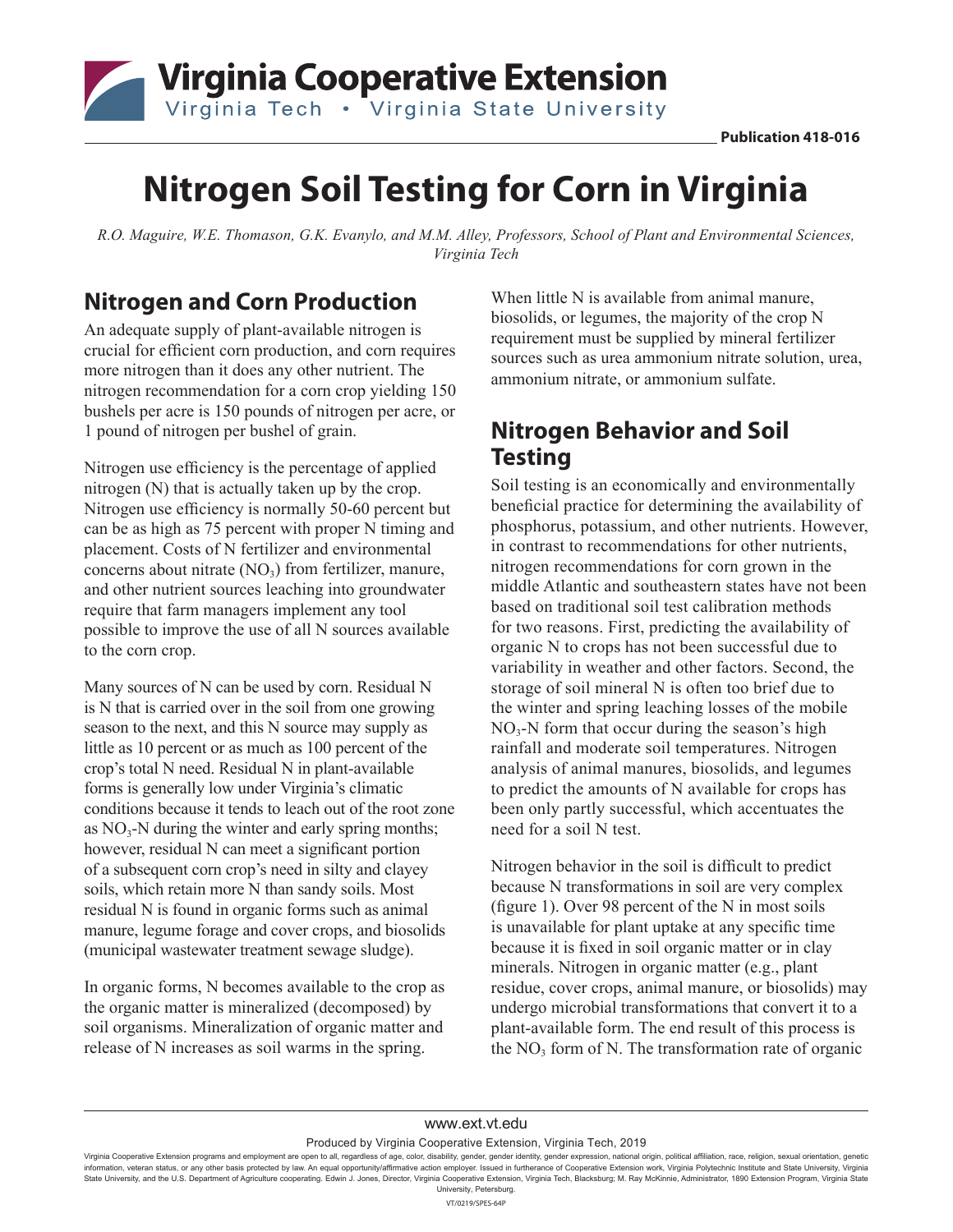

Figure 1. Nitrogen transformations in soil

N to plant-available  $NO<sub>3</sub>$  in the spring increases as the soil temperature increases, and meaningful amounts of plant-available N can be mineralized from organic N beginning in mid-May in eastern Virginia to mid-June in western Virginia.

The behavior of N in the soil has several important implications for efficient N management of corn. Corn requires only small amounts of N during the first month of growth because the plants are small (figure 2). Nitrogen applied before planting or released from organic matter during early spring can be lost by leaching during this time when the plants' N requirements are low, soil moisture is high, and root systems are small. Therefore, only small amounts of starter N (less than 50 pounds per acre) should be applied prior to or at corn planting to meet the N needs of the crop for the first 30-45 days following emergence. Any additionally required N can be applied as a sidedressing when the corn is 12 to 24 inches tall.

In Virginia, soil testing before the growing season, as is practiced for other nutrients, does not accurately reflect the availability of N when it is most important to the crop (i.e., 30 to 45 days after emergence). The  $NO<sub>3</sub>-N$  soil test procedure outlined below is more effective because it relies on sampling and testing after the crop has emerged and grown for several weeks. The concentrations of soil  $NO_3-N$  measured by this procedure are the result of many complex reactions affecting soil N and are more closely related to the need for supplemental N fertilization than any other procedure tested to date.

### **Pre-sidedress Soil Nitrate Test**

The pre-sidedress soil nitrate test (PSNT) is based on sampling of the surface 1 foot of soil after the soil has begun to warm and before the corn begins its most rapid growth rate (i.e., when corn is 10 to 15 inches tall at the whorl). The amount of  $NO_3-N$  in the

### **Virginia Cooperative Extension**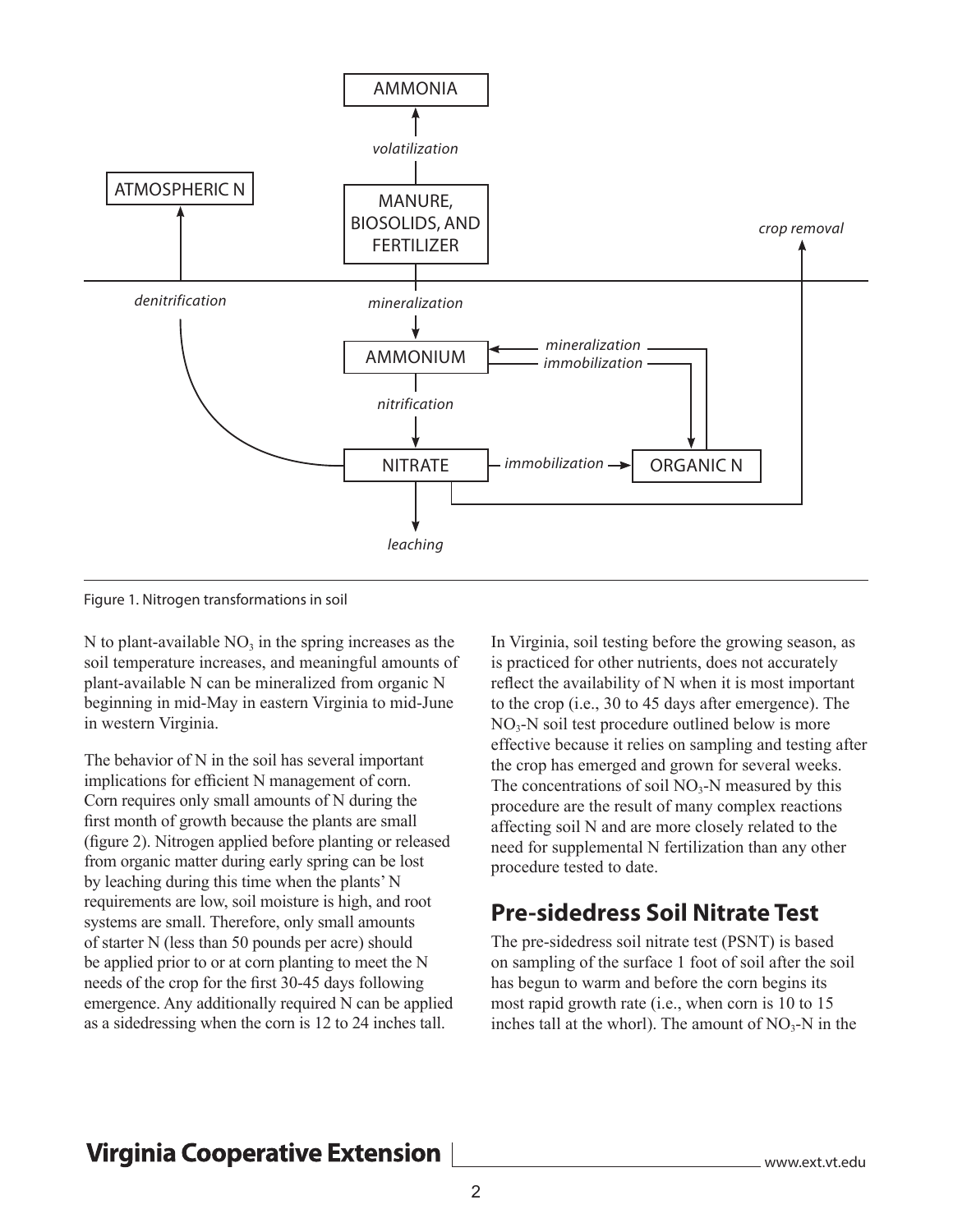

Figure 2: Corn's nitrogen uptake after emergence

soil sample is an accurate index of plant-available N, and sidedress fertilizer N recommendations can be modified depending on the concentration of  $NO<sub>3</sub>-N$  found in the soil. Data from 47 field research experiments conducted in the Coastal Plain, Piedmont, and Ridge and Valley soil provinces in Virginia during 1990 and 1991 and 10 studies in the Piedmont and Ridge and Valley areas in 2014 and 2015 demonstrated that corn grain yields were maximized at soil  $NO_3-N$ concentrations above 26 parts per million (ppm) (figure 3). In fact, relative yields reached 1.0, or 100 percent of maximum, at those concentrations. Enough N was mineralized, or made available from decomposing organic N, at the locations where  $NO<sub>3</sub>-N$  concentrations were above 26 ppm to supply

the seasonal N needs of the corn. Below 26 ppm, supplemental N was needed to attain maximum yields.

High relative yields occurred primarily where soil had received considerable contributions of organic N, such as from animal manures and biosolids. Therefore, the PSNT threshold of 26 ppm is recommended primarily on soils that have received significant amounts of manures and biosolids.

The PSNT can also provide valuable information about  $NO<sub>3</sub>-N$  availability in soils without a history of manures and biosolids, but with a history legumes. However, a threshold value above which supplemental N would not be recommended is not available.



### **Virginia Cooperative Extension**